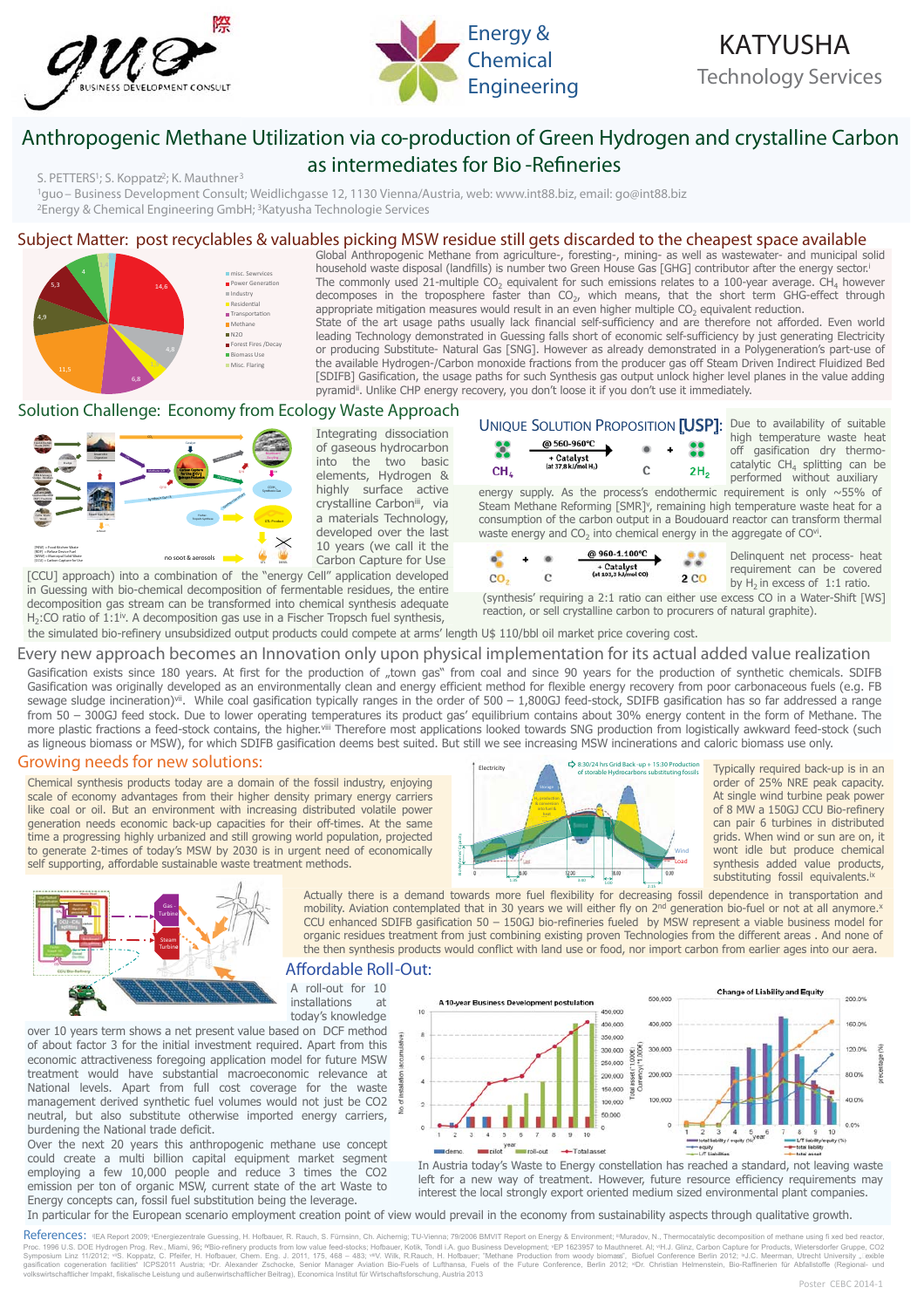## **Anthropogenic Methane Utilization via co-production of Green Hydrogen and crystalline Carbon as intermediates for Bio-Refineries**

*Ing. Stefan PETTERS, guo – Business Development Consult e.U., 1130 Wien, Weidlichgasse 12 st.petters@guo4.biz*

*Co-Authors: Dr. DI Michael FUCHS, Dr. DI Stefan KOPPATZ, Dr. DI Klaus MAUTHNER,* 

## **1. Preface**

Global Anthropogenic Methane from agriculture-, foresting-, mining- as well as wastewater- and municipal solid household waste disposal (landfills) is number two Green House Gas [GHG] contributor after the energy sector<sup>i</sup>. But state of art usage paths usually lack financial selfsufficiency and are often not afforded. Only as already demonstrated in a Polygeneration's partuse of the available Hydrogen-/Carbon monoxide fractions from a producer gas off Steam Driven Indirect Fluidized Bed [SDIFB] Gasification, chemical synthesis output could unlock higher level planes in the value adding pyramid". Unlike CHP only, you wouldn't loose it if you don't use it.

## **2. Bio-Refineries for downstream Chemical Synthesis production**

Integrating dissociation of gaseous hydrocarbons via our materials Technology developed in the last 10 years, co-producing Hydrogen and highly surface active, crystalline Carbon<sup>"</sup> (we call it the Carbon Capture for Use [CCU] approach) as refining intermediaries into the "energy cell" application developed in Guessing, the entire decomposition-gas stream could be transformed into a chemical synthesis adequate H<sub>2</sub>:CO mixture. A simulation model in IPSE-Pro was developed and validated within the team of authors, promising economical mass- and energy- balances.<sup>iv</sup>

Dry thermo-catalytic splitting [CCU] was applied to the Methane fractions of thermo- and biochemically decomposed organic residues in the ratio typically co-existing in MSW, typically requiring 50 – 150GJ installations. Its renewable synthesis product outputs do not conflict with land use or food.

The available high temperature waste heat of the gasification allows CCU to be performed without auxiliary energy supply. The process's endothermic requirement is only ~55% of Steam Methane Reforming [SMR]. Left over high temperature waste heat can further support a Boudouard reactor to transform thermal waste energy and  $CO<sub>2</sub>$  into chemical energy in the aggregate of carbon monoxide [CO] <sup>vi</sup> by consuming the produced carbon. Delinquent net process- heat requirement can be covered by the Hydrogen in excess of an achievable 1:1 synthesis gas ratio.

The simulated decomposition gas usage for Fischer Tropsch fuel synthesis at today's raw oil prices of ~U\$ 110/Barrel shows output products producible at arms length's unsubsidized market price covering cost.

## **3. Implementation of Bio-Refinery Innovation**

Large scale gasification exists since 180 years. At first for the production of "town gas" from coal and since 90 years for the production of synthetic chemicals. SDIFB Gasification originally was developed as an environmentally clean and efficient method for flexible energy recovery from poor carbonaceous fuels (above and beyond FB sewage sludge incineration). vii While coal gasification typically ranges in the order of 500 – 1,800GJ feed-stock, SDIFB gasification has so far addressed a range from 50 – 300GJ feed stock. Due to lower operating temperatures its product gas' equilibrium contains about 30% energy content in the form of Methane. The more plastic residues a feed-stock contains, the higher. Vill But most applications looking towards SNG production from logistically awkward feed-stock (such as ligneous biomass or MSW), for which SDIFB gasification deems to be best suited, yet fail to meet NG market prices.

On the other hand, a Roll-Out of >10 installations for chemical synthesis products over a 10 years term shows a net present value based on DCF method, at a multiple of the initial investment required and could create a multi billion capital equipment market segment employing a few 10,000 people and reduce 3 times the  $CO<sub>2</sub>$  emission per ton of organic MSW, current state of the art Waste to Energy concepts can, with fossil fuel substitution as a leverage.